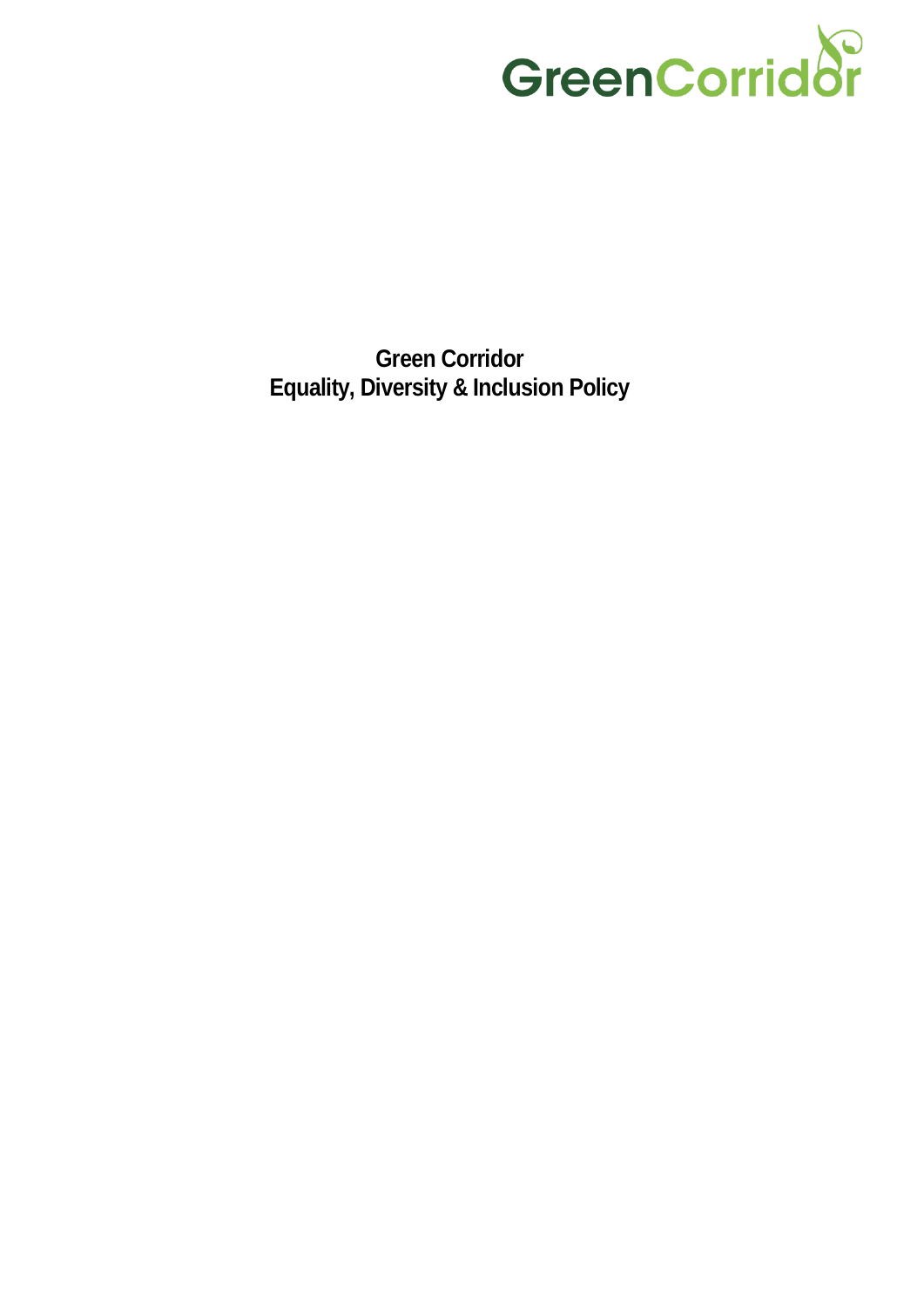### $\sum$ GreenCorrido

### **DOCUMENT CONTROL**

| Document Number      |      | 22                                                           |                 |  |                |  |
|----------------------|------|--------------------------------------------------------------|-----------------|--|----------------|--|
| Description          |      | This document is the equality, diversity & inclusion policy. |                 |  |                |  |
| Document Type        |      | Policy                                                       |                 |  |                |  |
| Document Owner       |      | Sophie Rolfe                                                 |                 |  |                |  |
| Document Approvers   |      | <b>Board of Trustees</b>                                     |                 |  |                |  |
| Approval Date        |      | Feb 2020                                                     |                 |  |                |  |
| Date of Next Review  |      |                                                              | Feb 2022        |  |                |  |
| <b>Issue Control</b> |      |                                                              |                 |  |                |  |
| Version              | Date |                                                              | <b>Comments</b> |  | Author         |  |
|                      |      |                                                              |                 |  | <b>S</b> Rolfe |  |

### **Principal Related Policies & Procedures**

| Document Title                                                          | Location                             |
|-------------------------------------------------------------------------|--------------------------------------|
| Safeguarding children and vulnerable GC Policies & Procedures<br>adults |                                      |
| Grievance and Disciplinary Policy                                       | <b>IGC Policies &amp; Procedures</b> |
| <b>Staff Handbook</b>                                                   | <b>IGC Handbook</b>                  |

### **Confirmation of Receipt of Policy & Procedure**

I confirm I have received a copy of this policy and procedure and have read and understood the contents. I also confirm I have sought clarification from my line manager on any issues which I am not clear about.

Signed: Date:

Please return this signed copy to your individual Policies and Procedures Folder for future reference.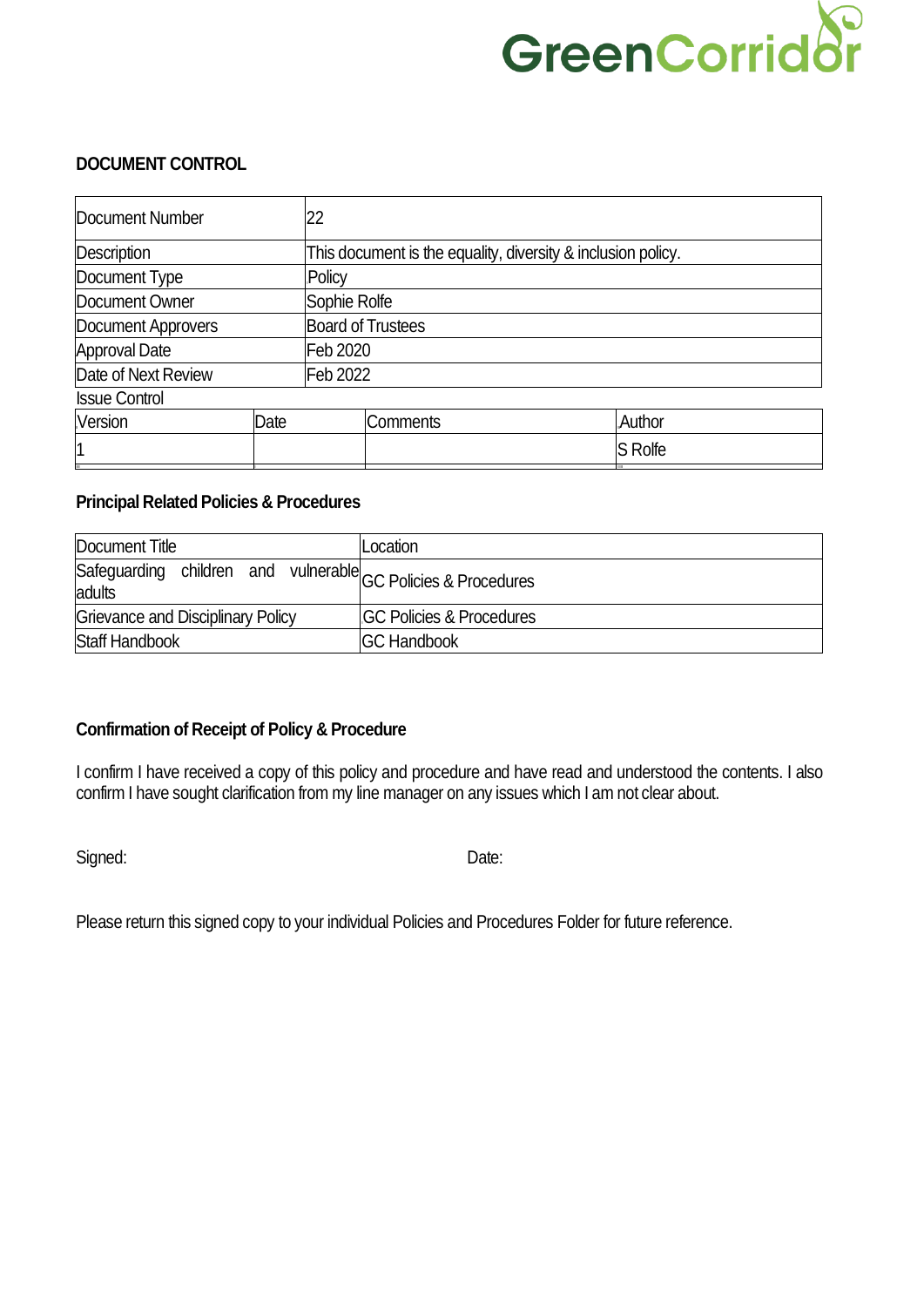### GreenCorrido

### **Equality, Diversity & Inclusion Policy**

### **Statement of Intent**

Green Corridor is committed to creating a stimulating, supportive and inclusive learning environment for all, free from discrimination, harassment and bullying. We also aim to foster an organisational culture of mutual respect and support for diversity where all learners, staff and volunteers are able to achieve their full potential.

We are committed to the fair treatment of all learners, volunteers, visitors and staff regardless of age, disability, family or caring responsibilities, gender identity, marital status, pregnancy or maternity, race, religion or belief (including non-belief) sex, sexual orientation and work or study patterns.

We are also committed to helping our young people to recognise, accept and celebrate their similarities and differences.

In line with our admissions policy we have particular regard for supporting neurodiversity across our learning environment through clear communication, use of quiet zones and sensory spaces and a management and tutoring style that recognises individual learner needs. We also acknowledge the duty of post-16 education in promoting equality of opportunity and furtherance of social inclusion. We recognise the link between equality and excellence in learning and we understand that ensuring equality of opportunity is essential for the successful development of our learning institution and the wider community.

All staff, learners and volunteers have personal responsibility for owning and implementing this policy.

### **Purpose**

The overall purpose of this policy is to provide:

A statement of our commitment to equality, diversity and inclusion within our Learning and Development Centre; and;

An outline of the rights and responsibilities to which all members of the Green Corridor community are expected to adhere.

### **Legal framework**

We welcome our duties under the Equality Act 2010 to eliminate discrimination, advance equality of opportunity and foster good relations in relation to protected characteristics such as age (as appropriate), disability, ethnicity, gender (including issues of transgender, and of maternity and pregnancy), gender reassignment, marriage and civil partnership, religion and belief, and sexual identity. We welcome our duty under the Education and Inspections Act 2006 to promotecommunity cohesion.

We recognise that these duties reflect international human rights standards as expressed in the UN Convention on the Rights of the Child, the UN Convention on the Rights of People with Disabilities, and the Human Rights Act 1998.

### **Roles and Responsibilities**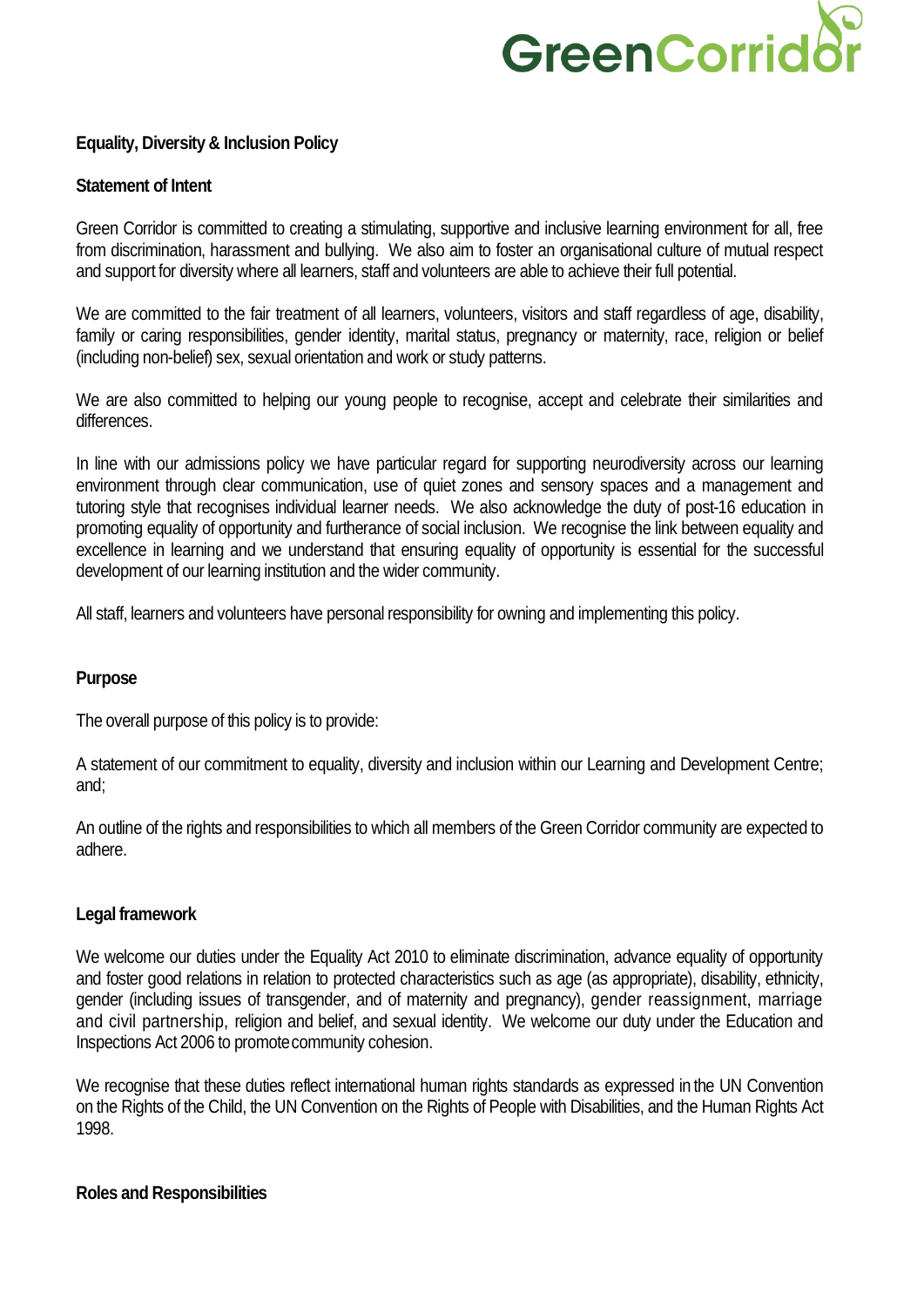### GreenCorrid

### **Board of Trustees**

The board of trustees has ultimate responsibility for ensuring Green Corridor meets the commitments outlined in this policy

### **Chief Executive Officer (CEO)**

The CEO is responsible for implementing this policy, for ensuring that all staff are aware of their responsibilities and are given appropriate training and support and for taking appropriate action in any cases of a breach in policy.

### **Teaching and non-teaching staff.**

All staff are expected to:

- promote an inclusive and collaborative ethos in their learning environments
- deal with any prejudice-related incidents that may occur
- plan and deliver curricula and lessons that reflect the principles in paragraph 4 below
- ensure that resource materials used to deliver the curriculum are accessible to a diverse range of students and adjusted to meet specific needs, and that they are free from sexist, racist and other discriminatory assumptions, images and languages, unless they are being studied as examples of such
- support learners in their class for whom English is an additional language
- keep up-to-date with equality, diversity and social inclusion legislation relevant to their work.

### **Learners**

All learners are responsible for ensuring that they understand and apply this policy throughout their day-to-day activities and interactions and will be supported through appropriate training as part of our enrichment programme.

### **Guiding principles**

In fulfilling the legal obligations cited above, we are guided by the following principles:

### **Principle 1: All learners are of equal value.**

We see all learners and potential learners, and their parents and carers, as of equal value:

- whether or not they are disabled
- whatever their ethnicity, culture, national origin or national status
- whatever their gender, gender identity, gender fluidity or gender neutrality
- whatever their religious or non-religious affiliation or faith background
- whatever their sexual identity.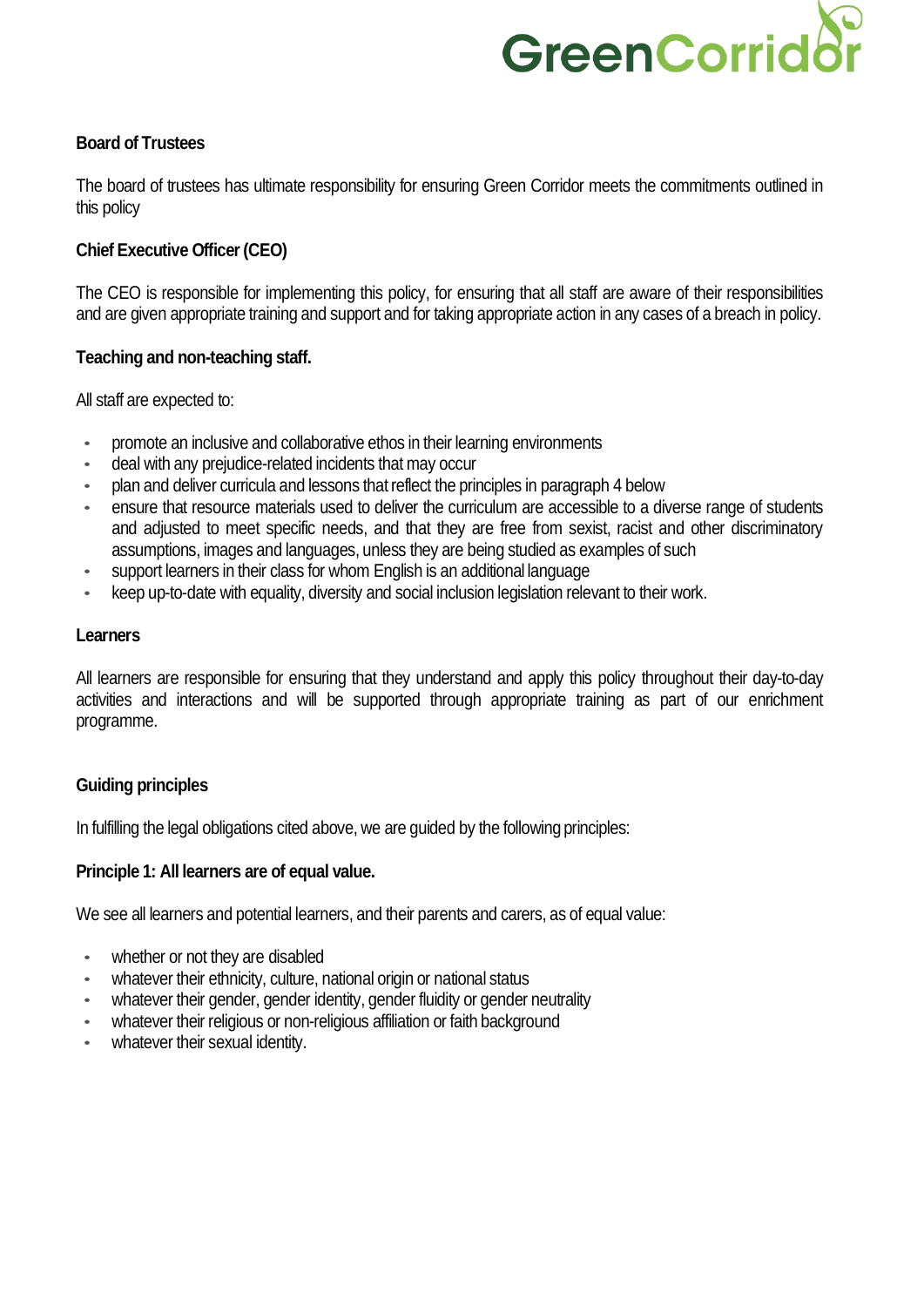# GreenCorrid

### **Principle 2: We recognise, respect and celebrate difference.**

Treating people equally (Principle 1 above) does not necessarily involve treating them all the same. Our policies, procedures and activities must not discriminate but must nevertheless take account and celebrate differences of life-experience, outlook and background, and in the kinds of barrier and disadvantage which people may face, in relation to:

- disability, so that reasonable adjustments are made
- ethnicity, so that different cultural backgrounds and experiences of prejudice are recognised
- gender, so that the different needs and experiences of girls and boys, and women and men and those see themselves as non-binary, gender neutral of gender fluid are recognised and celebrated
- religion, belief or faith background
- sexual identity.

### **Principle 3: We foster positive attitudes and relationships, and a shared sense of cohesion and belonging.**

We intend that our policies, procedures and activities should promote:

- $\triangleright$  positive attitudes towards disabled people, good relations between disabled and non-disabled people, and an absence of harassment of disabled people
- $\triangleright$  positive interaction, good relations and dialogue between groups and communities different from each other in terms of ethnicity, culture, religious affiliation, national origin or national status, and an absence of prejudice-related bullying andincidents
- $\triangleright$  mutual respect and good relations between boys and girls, women and men and for individuals identifying as gender neutral/fluid/non-binary and an absence of sexual and homophobic harassment.

**Principle 4:** We observe good equalities practice in staff recruitment, retention and development

We ensure that policies and procedures should benefit all employees and potential employees, for example in recruitment and promotion, and in continuing professional development:

- $\triangleright$  whether or not they are disabled
- $\triangleright$  whatever their ethnicity, culture, religious affiliation, gender, national origin or national status.

### **Principle 5: We aim to reduce and remove inequalities and barriers that already exist**

In addition to avoiding or minimising possible negative impacts of our policies, we take opportunities to maximise positive impacts by reducing and removing inequalities and barriers that may already exist between:

- whatever their gender and sexual identity, and with full respect for legal rights relating to pregnancy and maternity.
- disabled and non-disabled people
- people of different ethnic, cultural and religious backgrounds
- people of all gender identities.

### **Principle 6: We consult and involve widely**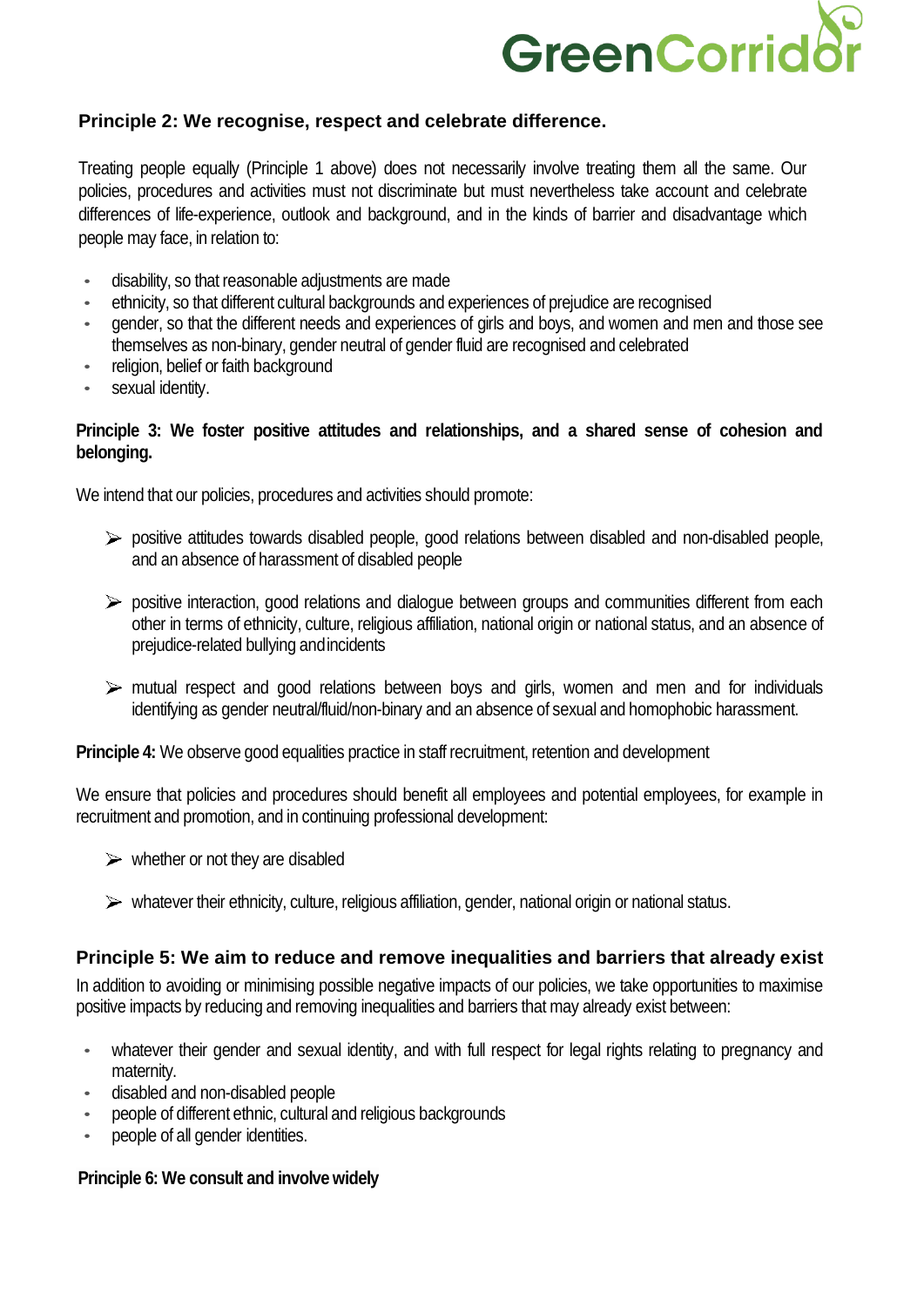# GreenCorrid

We engage with a range of groups and individuals to ensure that those who are affected by a policy or activity are consulted and involved in the design of new policies, and in the review of existing ones. We consult and involve:

- disabled people as well as non-disabled
- people from a range of ethnic, cultural and religious backgrounds
- people of all gender identities
- With people whatever their sexual identity

### **Principle 7: Society as a whole should benefit**

We intend that our policies and activities should benefit society as a whole by fostering greater social cohesion, and greater participation in public life of:

- disabled people as well as non-disabled
- people of a wide range of ethnic, cultural and religious backgrounds
- people of all gender identities
- people, whatever their sexual identity.

### **The Curriculum**

We keep each curriculum subject or area under review in order to ensure that teaching and learning reflect the principles set out above.

### **Ethos and organisation**

We ensure the principles listed above apply to the full range of our policies and practices, including those that are concerned with:

- learners' progress, attainment and achievement
- learners' personal development, welfare and well-being
- teaching styles and strategies
- admissions and attendance
- staff recruitment, retention and professional development
- care, guidance and support
- behaviour, discipline and exclusions
- working in partnership with parents, carers and guardians
- working with the wider community.

### **Addressing prejudice and prejudice-related bullying**

Green Corridor is opposed to all forms of prejudice that stand in the way of fulfilling the legal duties referred to above:

- $\triangleright$  prejudices around disability and special educational needs
- $\triangleright$  prejudices around racism and xenophobia, including those that are directed towards religious groups and communities, for example antisemitism and Islamophobia, and those that are directed against Travellers, migrants, refugees and people seeking asylum
- $\triangleright$  prejudices reflecting sexism and homophobia.

There is guidance in our Staff Handbook on how prejudice-related incidents should be identified, assessed, recorded and dealt with.